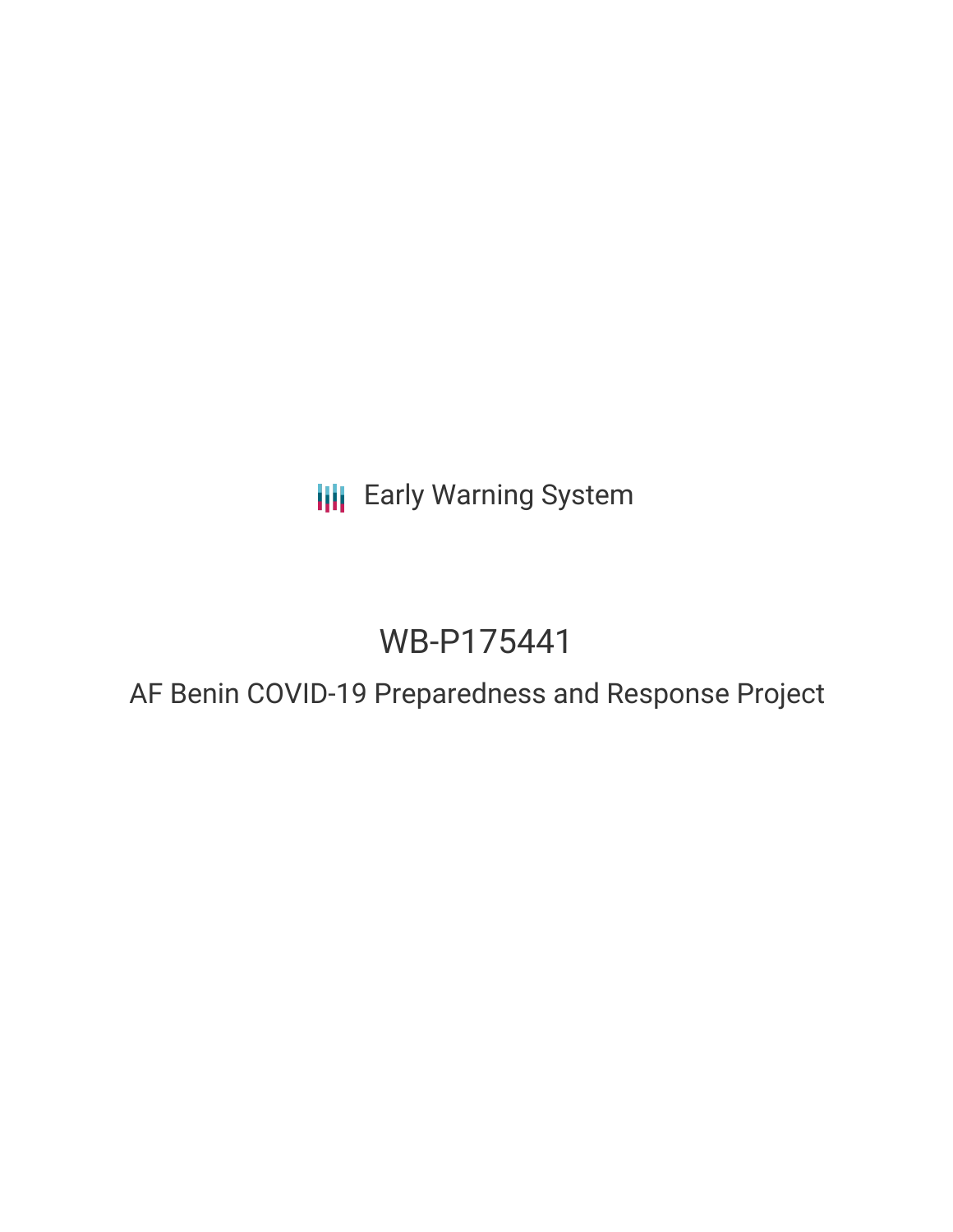

### **Quick Facts**

| <b>Financial Institutions</b><br>World Bank (WB)<br>Approved<br><b>Status</b><br>U | <b>Countries</b>        |
|------------------------------------------------------------------------------------|-------------------------|
|                                                                                    |                         |
|                                                                                    |                         |
|                                                                                    | <b>Bank Risk Rating</b> |
| <b>Voting Date</b><br>2021-02-24                                                   |                         |
| Government of Republic of Benin<br><b>Borrower</b>                                 |                         |
| <b>Education and Health</b><br><b>Sectors</b>                                      |                         |
| <b>Project Cost (USD)</b><br>$$0.94$ million                                       |                         |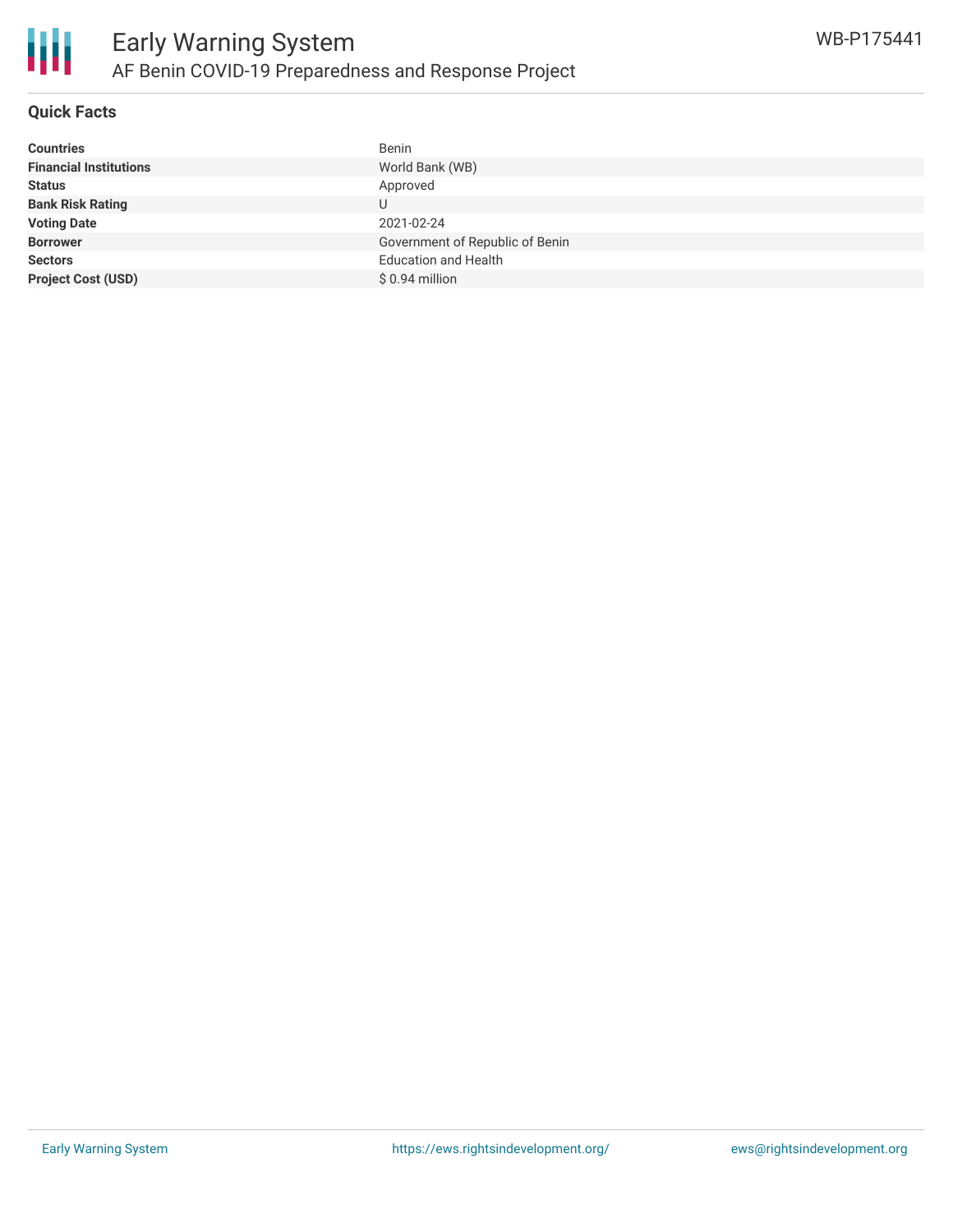

# **Project Description**

According to WB website, the project aims to prevent, detect and respond to COVID-19 and strengthen national systems for public health emergency preparedness in Benin.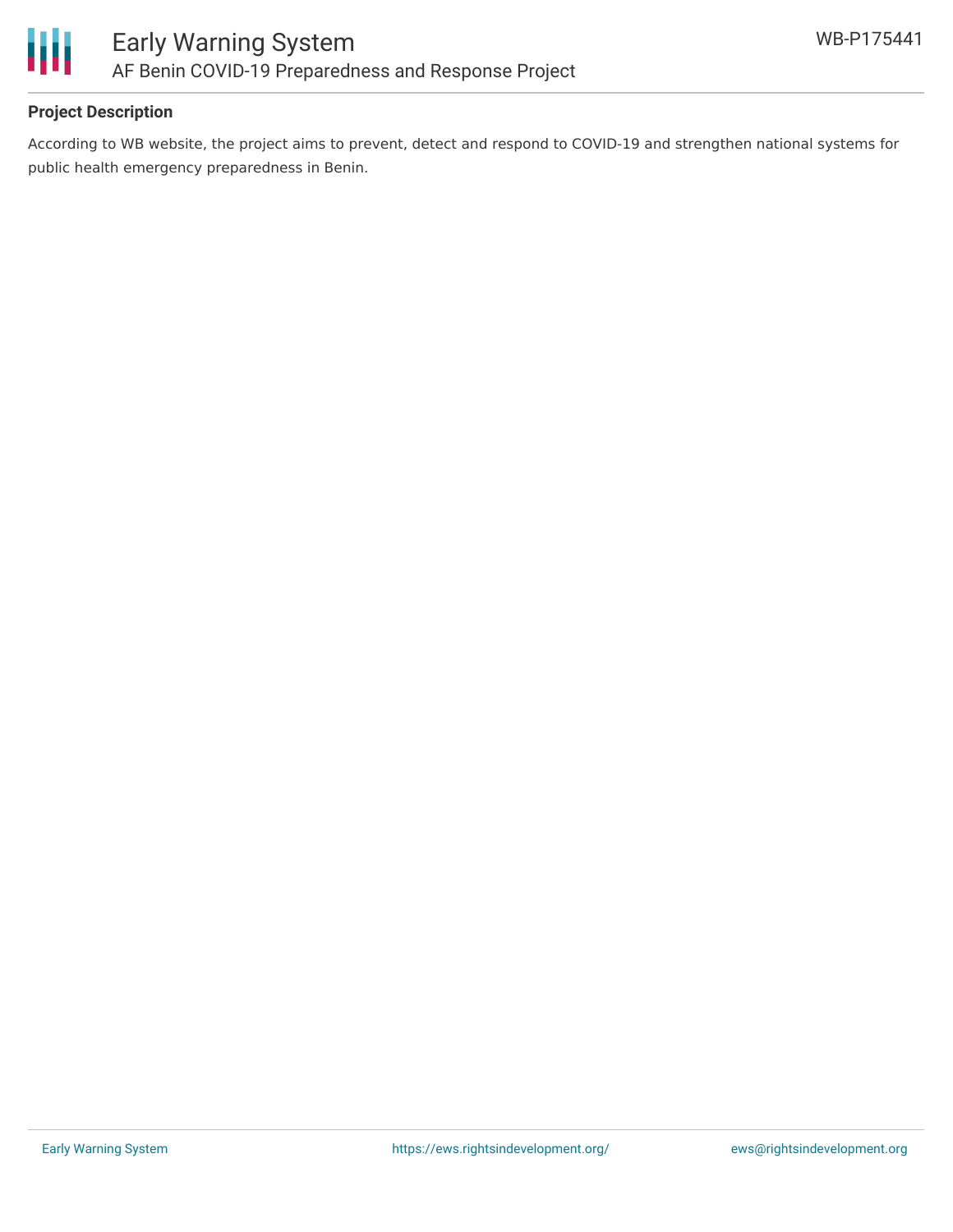

# **Investment Description**

World Bank (WB)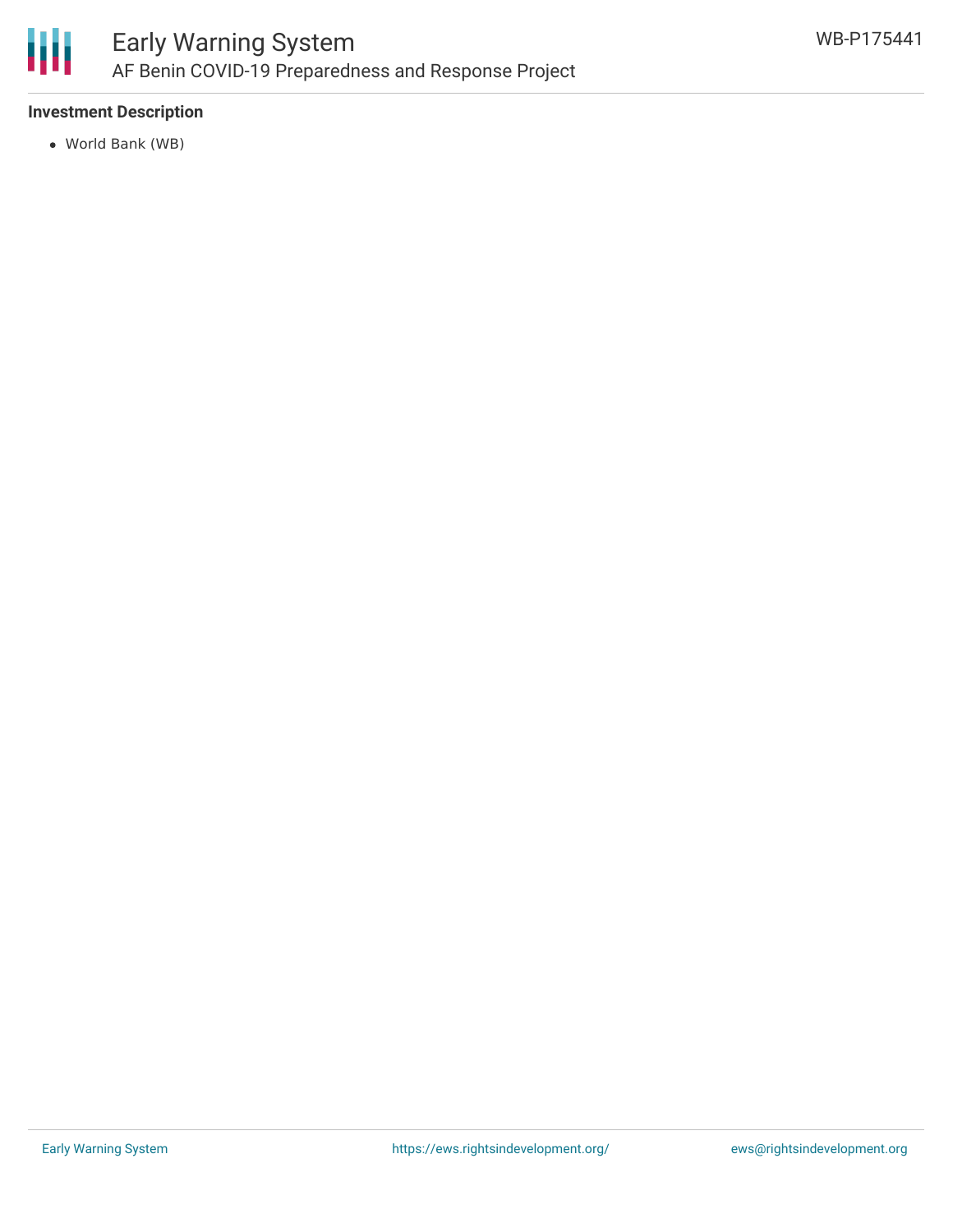

# **Contact Information**

Zenab Konkobo Kouanda, Public Health Specialist

#### [zkonkobokouanda@worldbank.org](mailto:zkonkobokouanda@worldbank.org)

#### **ACCESS TO INFORMATION**

To submit an information request for project information, you will have to create an account to access the Access to Information request form. You can learn more about this process at: https://www.worldbank.org/en/access-toinformation/request-submission

#### **ACCOUNTABILITY MECHANISM OF THE WORLD BANK**

The World Bank Inspection Panel is the independent complaint mechanism and fact-finding body for people who believe they are likely to be, or have been, adversely affected by a World Bank-financed project. If you submit a complaint to the Inspection Panel, they may investigate to assess whether the World Bank is following its own policies and procedures for preventing harm to people or the environment. You can contact the Inspection Panel or submit a complaint by emailing ipanel@worldbank.org. Information on how to file a complaint and a complaint request form are available at: https://www.inspectionpanel.org/how-tofile-complaint